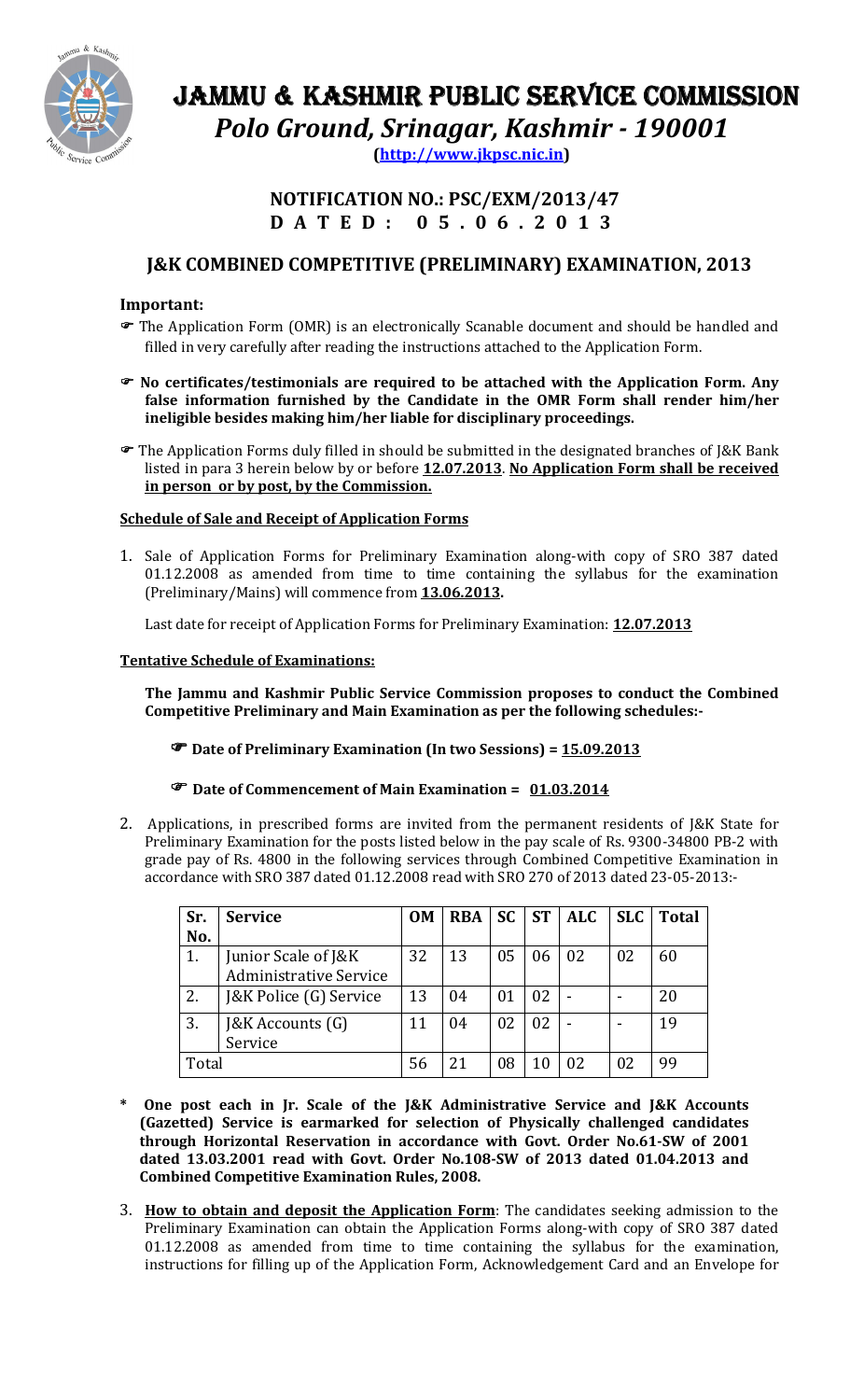submitting the Application Forms, from the designated branches of the J&K Bank on cash payment as per following rates:

- A) Rs. 800/- (Rupees Eight Hundred only inclusive of service charges of the Bank) for **Open** Merit/General Category Candidates.
- B) Rs. 550/- (Rupees Five hundred and fifty only inclusive of service charges of the Bank) for **SC**, ST, RBA, LAC, Social Caste (SLC) and Physically Challenged (PHC) category candidates.

#### C) The female candidates in BPL (Below Poverty Line) category can obtain the Application Form from the Bank free of cost on production of requisite document.

#### The designated branches of the J&K Bank as per para 3 are as follows:-

District Srinagar District Ganderbal District Budgam SSI Lal Chowk Gole Mkt., Karan Nagar **Chadura** Chadura Khanyar **District Kulgam** Magam NIT, Hazratbal Kulgam Main Soura Parimpora (Qamarwari) **District Bandipora District Anantnag** Baghat Barzulla T.P. Bandipora T.P.Anantnag Nabera Complex Gurez Gurez Cheeni Chowk Moving Secretariat **Ashajipora** Ashajipora Shalimar Bagh **District Pulwama** Bijbehara<br>Jawahar Nagar (Main) Awantipura Jawahar Nagar (Main) Polo View, Sgr **Pulwama Main** District Kupwara

District Kargil Names and Tangdhar Tangdhar

Nagrota Leh Main Pattan Chand Nagar Link Road District Kathua New University Campus Kathua Main **District Kishtwar** Bakshi Nagar **Basohli** Basohli Kishtwar Main Talab Tilloo Kachi Chawni District Udhampur Sidhra **Ramban** Janipur **District Rajouri** Banihal Residency Road J. Nagar Rajouri Nai Basti, Satwari **District Reasi** 

**District Poonch** Doda Main<br>Poonch (Main) Bhaderwah Poonch (Main) Bhaderwah District Samba

## **Outside J&K** Vijaypur

Prithvi Raj Road, New Delhi

Kargil (Main) **District Shopian** Handwara Main Hosp. Road, Shopian

Shakti Nagar **District Ramban** 

District Doda<br>
Reasi Main

Pampore **Old Chowk Kupwara** 

District Jammu District Baramulla Shalimar Road **District Leh** K.B.Adda, Baramulla

Samba Main

The Application Forms, along-with copy of SRO 387 dated 01.12.2008 as amended from time to time containing the syllabus for the examination, shall be available at the above designated branches of J&K Bank on all working days during office hours up-to 11.07.2013. However, the candidates are advised to approach the Bank during the hours of Transaction at the Bank. No Application Form will be sold on 12.07.2013, which is the last date for receipt of applications.

In case the Application Forms are not available in a particular branch for any reasons, the candidates are advised to approach any other designated branch.

The duly filled in Application Forms can be deposited by the candidates at any of the above designated branches of the J&K Bank. No form shall be received by the office of the J&K PSC.

4. Eligibility Conditions: The conditions of eligibility as laid down in Notification SRO :387 dated 01.12.2008 read with SRO 270 of 2013 dated: 23.05.2013 shall be as under: -

#### A candidate:

(i) must be a permanent resident of the State;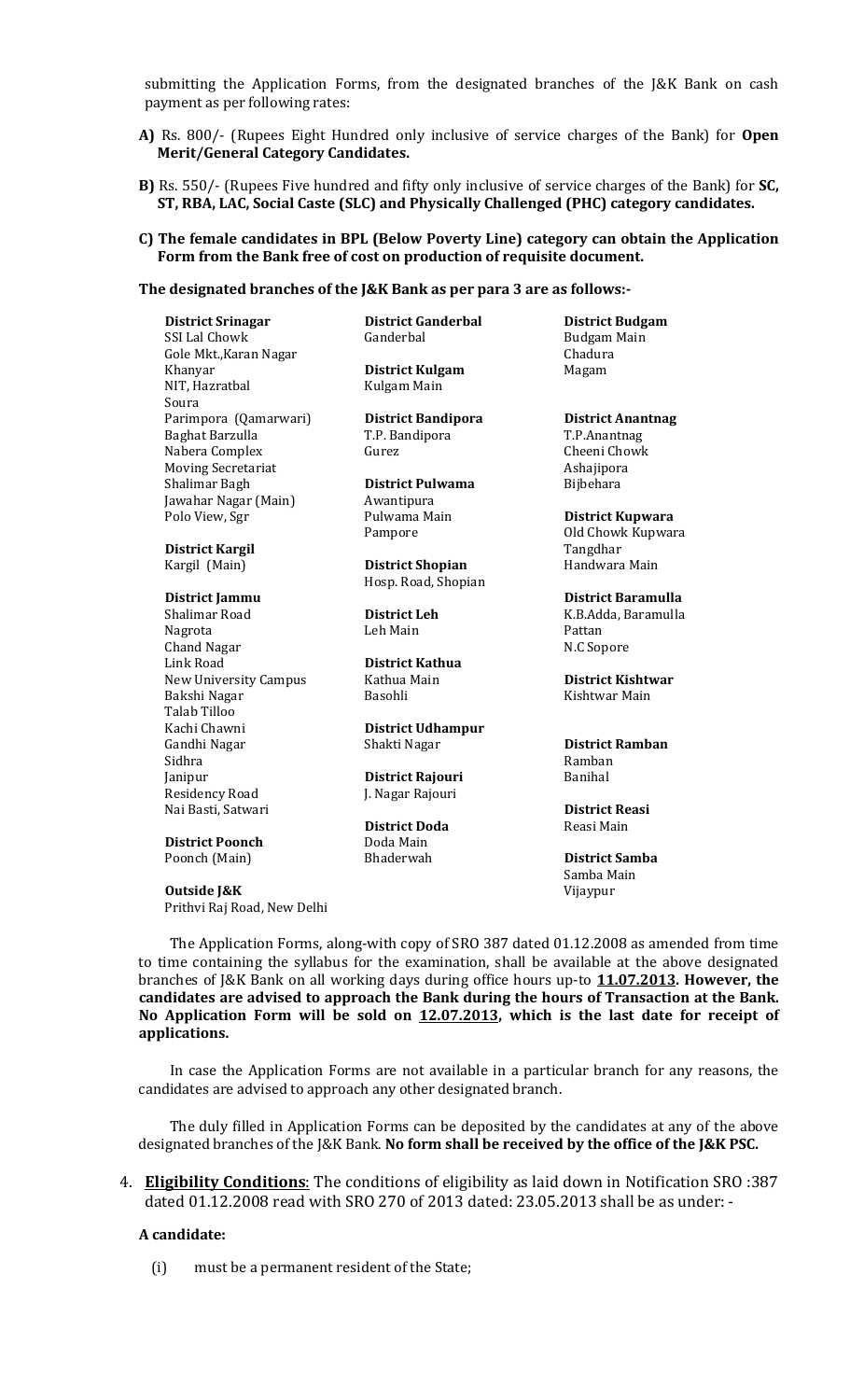(ii) must have attained the age of 21 years but must have not crossed the age of 35 years (in case of OM candidates) on 1st January, 2013 i.e. a candidate must have been born not earlier than 01.01.1978 and not later than 01.01.1992.

> The upper age limit in case of following shall, however be 37 years again reckonable with reference to 01.01.2013:-

- a) Candidates belonging to Scheduled Castes/ Scheduled Tribes/ Socially and Educationally Backward Classes;
- b)Candidates holding a civil post in the State in a substantive capacity:

The upper age limit for **physically challenged** candidates is 38 years irrespective of the category to which such a candidate belongs.

 Provided further that a candidate who has completed two years service in substantive capacity to be certified by his Head of the Department, shall alone, be eligible to claim the benefit of upper age limit under clause (b) above.

#### Note: - Two years of Service for the above purpose will be determined on 01.01.2013, as Ist January is relevant for purpose of determination of the age in the services.

(iii) must hold a Bachelor's degree of a recognized University in India or of a foreign University declared by Government in consultation with the Commission to be equivalent to the degree of a recognized Indian University:

> Provided that the candidates who have appeared fully in the above examination on or before the last date for receipt of application forms for Preliminary Examination for such degree from any such University the passing of which would render them eligible to appear in the examination but the result of their examination has not been declared, shall be allowed to appear in the preliminary examination. All such candidates who are declared qualified by the Commission for taking the Combined Competitive (Main) Examination shall have to produce proof of passing such examination with their applications for the Main Examination failing which such candidates shall not be admitted to the Main Examination;

> Provided further that in respect of candidates for J&K Police (Gazetted) Service, the candidate should possess the following physical standards also:-

#### I. For Males:

(a) Height: 165 cm (b) Chest girth Min. 84 cm. Expansion 5 cm

- II. For Females:
	- (a) Height: 150 cm
		- (b) Chest girth Min. 79 cm. Expansion 5 cm

#### III. For candidates from Leh/ Kargil

#### a. For Males:

- (i) Height: 160 cm
- (ii) Chest girth: Min. 79 cm. Expansion 5 cm

#### b. For Females:

- (i) Height: 145 cm
- (ii) Chest girth: Min. 79 cm. Expansion 5 cm"

Provided also the candidate(s) already holding a civil post in the State shall submit their applications through Head of Office with an advance copy of the application directly to Commission and in case the Commission receives an intimation withholding permission from the employer in respect of a candidate who has applied for, or is appearing in the Combined Competitive Examination, his/her application shall be rejected and candidature cancelled. Such a candidate may, however, be allowed to appear in the examination as fresh candidate subject to the condition that the said candidate is otherwise eligible under rules.

Explanation:- :- The expression "Civil post in the State" mentioned above means a post in any departmental service under the State and includes the posts in the High Court of J&K and the J&K State Legislature".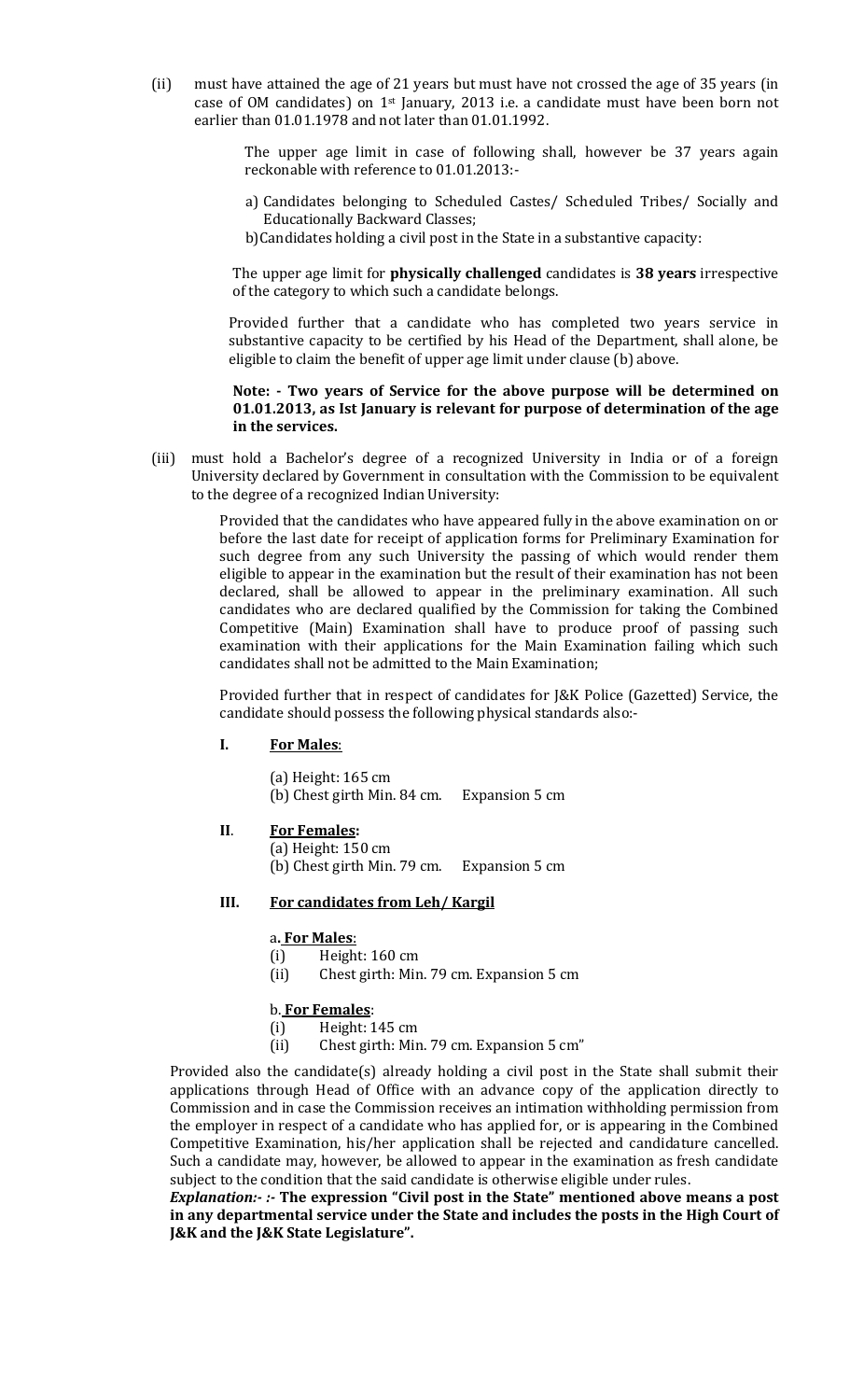### 5. How to apply:

- i. Since the Application Form (OMR) is to be electronically scanned, due care should be taken while handling and filling in the Application Form neatly and correctly. (While filling in the Application Form, please refer to detailed instructions given in the instruction sheet supplied with the Application Form).
- ii. The candidate should fill in the data/information at relevant spaces of the Acknowledgement Card, along with his Form Number and the name of the examination.
- iii. One recently captured passport size photograph of the candidate, duly attested by a Gazetted Officer should be firmly pasted at the space provided in the Application Form.

#### Note: The candidates are advised to write their complete postal address including Pin Code to facilitate quick postal deliveries.

- i. The last date for submission of the Application Forms shall be 12.07.2013.
- ii. Application Forms received after the last date will not be entertained under any circumstances, whatsoever, and shall be deemed to have been rejected without any notice.

#### Note: The applicant should, therefore, ensure that his/her Application Form is submitted in the above designated branches of the J&K Bank on or before 12.07.2013.

> The admission to the Combined Competitive (Preliminary) Examination, 2013 shall be purely provisional and subject to the determination of eligibility as prescribed under rules. The candidate(s) shall be personally responsible for submission of any false/incomplete information and the consequences that shall follow in such cases including cancellation of the candidature/initiation of proceedings against him. Such candidates shall be liable to be disqualified from appearing in the said examination/ future examinations as may be decided by the Commission.

## 6. Acknowledgement of Application Forms:

- Candidates will be issued Acknowledgement Cards by the counter/Receipt Assistant at the designated branch of the J&K Bank at the time of submission of the duly filled in Application Form.
- **This Acknowledgement Card is an important document which may be required at** various occasions to prove the bonafide of the candidature and should therefore be preserved properly.

## 7. Centre of Examination:

- I. The Examination will be held at different centres located in Srinagar and Jammu cities.
- II. If a candidate records more than one optional subject and/or more than one centre in his/her Application Form, his/her Application Form will be rejected.
- III. The candidature of such candidates who do not indicate the optional subject in the Application form and leave the corresponding oval blank, will also be rejected.
- IV. The allotment of centres shall be at the sole discretion of the Commission. Once a centre is allotted to a candidate, request for change of centre will neither be entertained, nor will any such communication/request be replied to by the Commission.

Note: The candidate should carefully exercise his/her choice for the examination centre viz. Srinagar/Jammu and optional subject for the examination while filling in the Application Form. Optional subject once chosen shall not be changed.

8. **Correspondence with the Commission**: The Commission will not enter into any correspondence with the candidates about their candidature except in the following cases: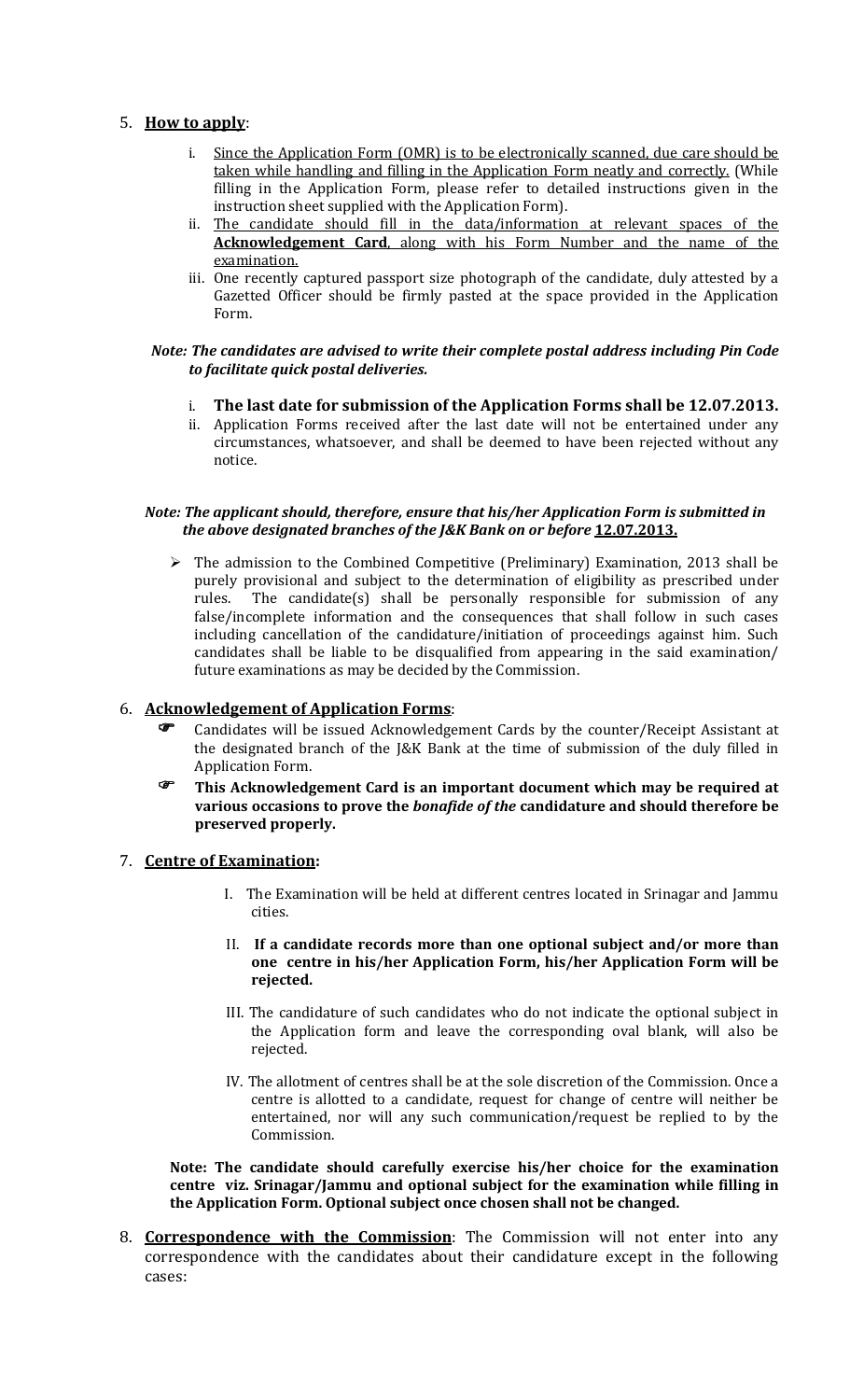i. The candidates are advised to remain in touch with the Commission through its official website (www.jkpsc.nic.in/www.jkpsc.org). The admit cards shall be available on the Commission's website for downloading by the candidates from the date as will be notified by the Commission separately. The Commission shall not be responsible for any postal delay of the admit cards sent to them by post. However, if a candidate does not find his/her admit card on the said website or does not receive it by post 15 days before the conduct of examination, he/she in his/her own interest, should contact the Commission's office at Polo Ground Srinagar/Resham Garh, Colony, Bakshi Nagar, Jammu for ascertaining the reasons or for obtaining a duplicate copy of Admit Card, as the case may be.

 ii. Change in address, if any, should be communicated to the Commission at the earliest. Although, the Commission would make every effort to take account of such changes, it does not take any responsibility in this regard.

#### **FImportant:** All correspondence with the Commission should, invariably, contain the following particulars:

- (a) Name and year of the Examination;<br>(b) Application Form number;
- (b) Application Form number;<br>(c) Full name of the candidate
	- Full name of the candidate (in Block letters); and
- (d) Complete postal address as given in the Application Form.
- (e) Email Address of the candidate
- (f) Mobile/Landline No. with STD Code.

## G E N E R A L I N S T R U C T I O N S

- i. Candidate(s) should fill up the Application Form(s) carefully.
- ii. No column of Application Form should be left blank.
- iii. Incomplete or incorrectly filled in Application Forms will be rejected. No representation or correspondence regarding such rejection shall be entertained.
- iv. The candidate(s) should also note that their admission at all the stages of the examination shall be provisional, subject to their fulfilling the prescribed eligibility conditions.
- v. If it comes to the notice of the Commission at any time before or after the Examination, or Interview, that a candidate does not fulfil any of the eligibility conditions or the candidate has claimed eligibility based on misrepresentation, fraud or concealment of material facts or impersonation; his/her candidature for the examination shall be cancelled and he/she shall be also liable for prosecution/disciplinary action by the Commission which includes debarment form appearing in the future examinations.
- vi. Any change of address given in the Application Form should at once be communicated to the Controller of Examinations, Jammu and Kashmir Public Service Commission.
- vii. Candidates must be in sound bodily health. They must, if selected, be prepared to undergo such medical examination and satisfy such medical authority, as the Government may require.
- viii. Canvassing, in any form, shall disqualify a candidate.

### ix. ACTION AGAINST CANDIDATES FOUND GUILTY OF MISCONDUCT

Candidates are warned that they should not furnish any particulars that are false or suppress any material information. While filling in the Application Forms, candidates are also warned that they should, in no case, alter or otherwise tamper with any entry in the Application Form.

A candidate who during the course of examination is, or has been, declared by the Commission, to be guilty of:

- i. obtaining by wrongful support of his/her candidature by any means;
- ii. impersonating;
- iii. procuring impersonation by any person;
- iv. submitting fabricated documents or documents which have been tampered with;
- v. making statements which are incorrect, or false or suppressing material information;
- vi. resorting to any other irregular or improper means in connection with his/her candidature for the selection;
- vii. using unfair means during the examination;
- viii. writing irrelevant matter including obscene language or pornographic matter, in the Answer script(s);
- ix. misbehaving in any other manner in the examination hall;